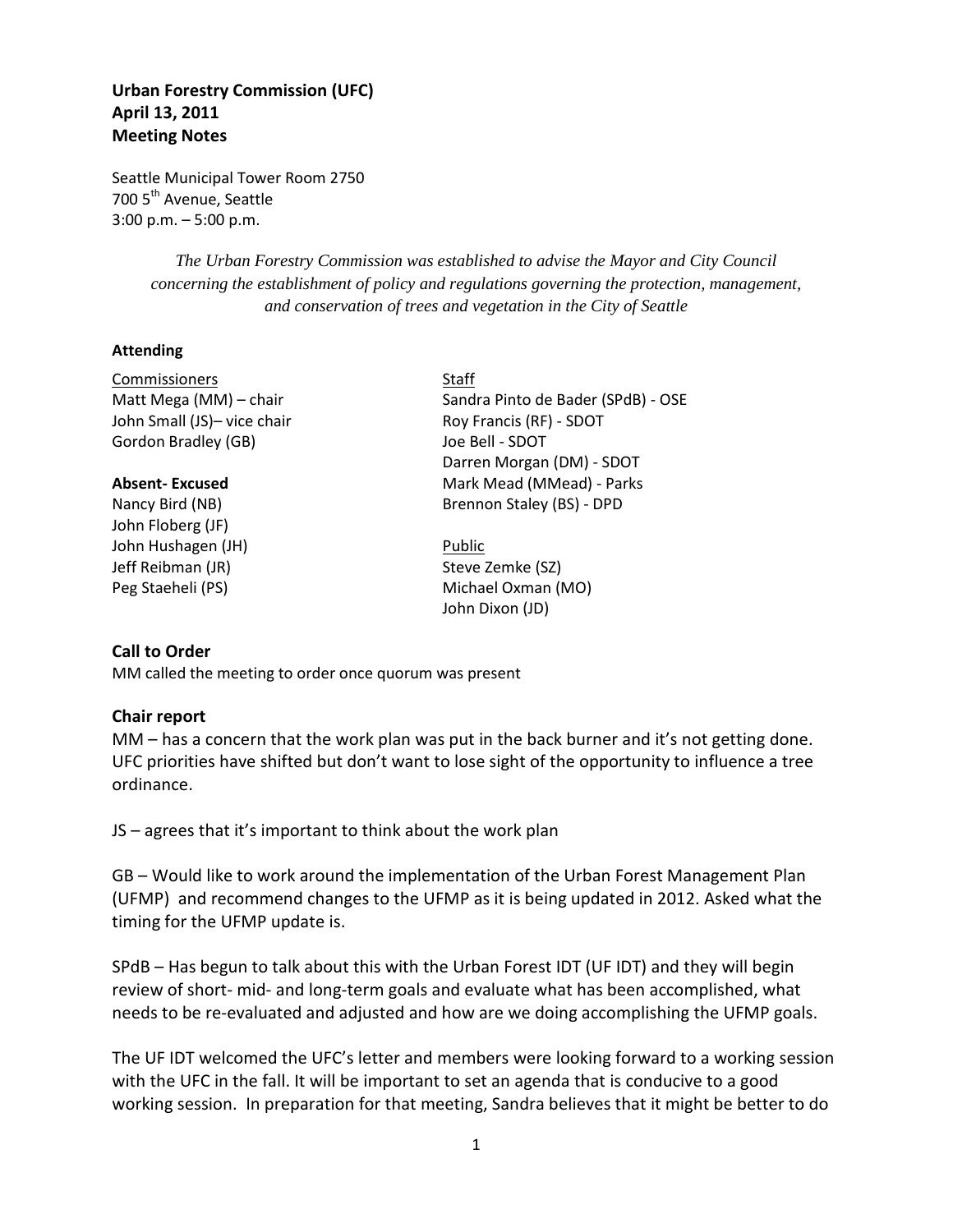the analysis on UFMP accomplishments in advance so that findings by the UF IDT can be shared with the UFC and can inform the meeting.

MM – it will be good to have the UFC work mesh with the UFC

SPdB – the UFC advice to the UF IDT would be very helpful

# **Update on SeaFair's request to prune trees along Fourth Avenue to accommodate the Torch Light Parade Balloons – Roy Francis (SDOT)**

RF – Introduced Joe Bell, Urban Forestry Division Director and Darren Morgan, Field Operations Manager. He mentioned that the last time he briefed the UFC was at the end of 2010. Back then he told the UFC that the Seafair Committee was asking for a 24 foot wide vertical space to accommodate the Torch Light Parade helium balloons. There is concern about the impact constant pruning will have on mature trees along the parade route. He mentioned during that briefing that he was going to send a letter to say that SDOT would not tie back or prune branches along Fourth Avenue to accommodate the 2011 parade. In that letter he mentioned that the City has set a goal to increase canopy cover to 30% and that pruning those mature trees was not in alignment with the City's goals.

They recently met with the Seafair Committee and agreed to prune specific trees in 2011 and would attempt to tie back some branches and if not possible, then they would prune the trees. From Denny to Wall Street Fourth Street is heavily canopied and they have not been asked to prune that section. Seafair would like SDOT to pruned some blocks along the route.

SDOT will accommodate them this year but there is an underlying problem that needs to be resolved. As younger trees mature they will have more canopy. Seafair and SDOT will meet again in early February 2012 to discuss a long-term plan for a corridor. This time around the Executive and Council will be involved.

GB – the letter sent by SDOT in February 2011 was emphatic that SDOT would not prune. Are there now compelling reasons to allow this?

RF - As long as the parade takes place on Fourth Avenue there will be a problem. The difference now is that the Mayor and Council are involved. The initial letter was done at the staff level. Now the necessary players are aware of the issue.

MM – This might be too detailed but who walks the corridor and decides what branches are going to impact the balloons? Is pruning done for the health of the tree of mainly to allow balloon passage?

RF – Darren Morgan, Field Operations Manager, walks the corridor and has participated in the discussions. They have walked the corridor with the Seafair officials. We'll find out what they are asking for and we'll tell them what we think it's doable with the intention to protect the trees.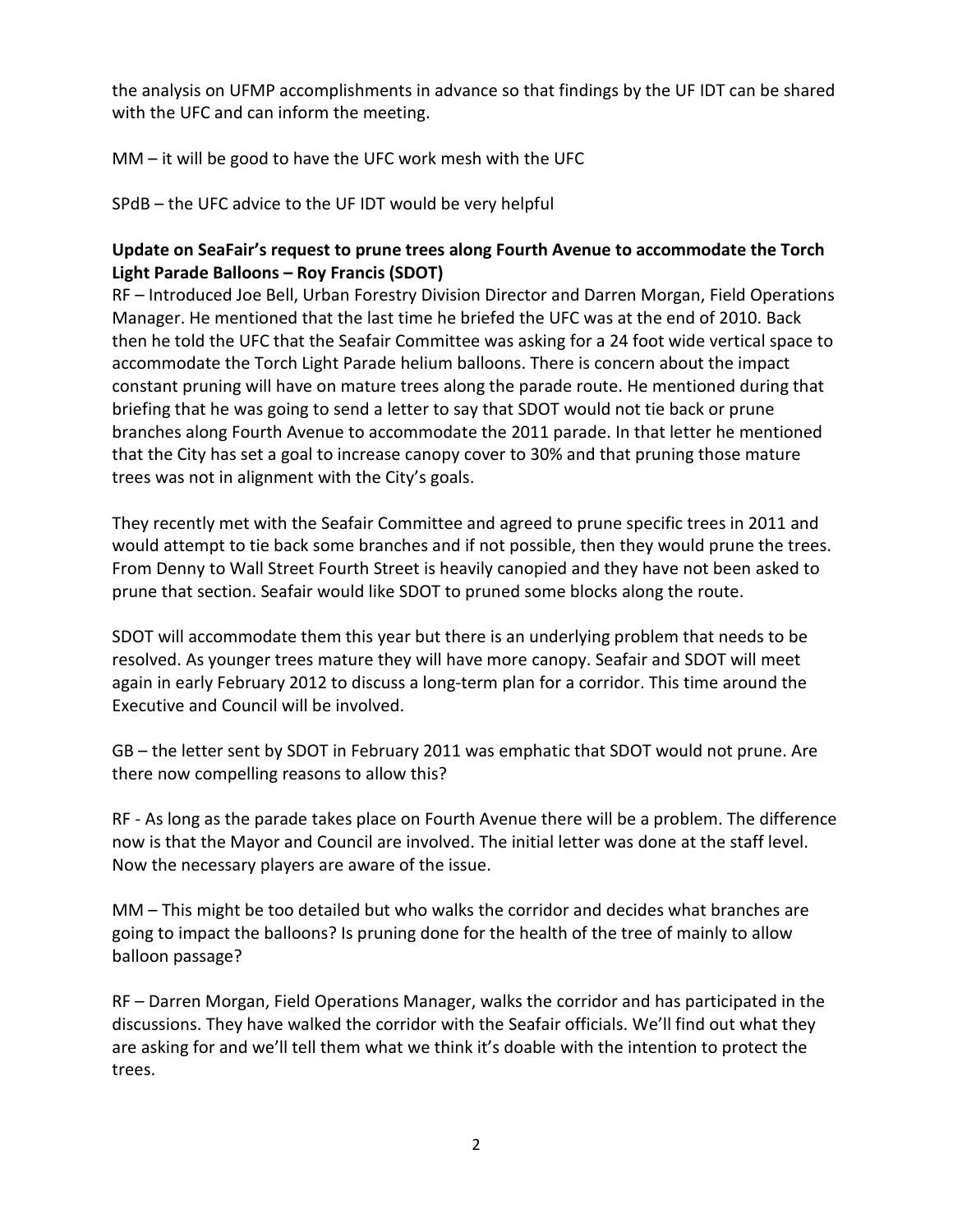DM – He has a good sense of where the pressure points are along the route. Minimizing pruning is ideal and will tie back where possible. He will try to preserve structural limbs of trees and will have the health of the trees in mind.

MM – are the reports done over the years to assess the effect of such frequent pruning on the trees and impacts of the parade?

DM – They don't have such report. The trees are healthy. This is more of a canopy cover loss issue.

MM – In these budget crisis are they paying for the pruning or is the City going to be paying for this pruning?

RF – Seafair will pay pruning costs

MM -there might be a mitigation fund that can be put in place for Seafair to pay into.

JS – What species are the trees and how well do they do being pruned after they leaf out?

DM – they are mostly Northern Red Oaks

JS – that species that should be pruned in the winter for disease and other reasons. Has the Seafair Committee expressed to you why is the Fourth avenue corridor so important for Seafair? Looking at Google Earth he can see that it would be a fair number of years before bumping into this problem if using First and Third would be more workable.

RF – The trolley overhead wires would be a problem. Fifth is out of the question because of the monorail. Second and Sixth would work. Seafair feels that the Seattle Police Department and Fire try to coordinate the parade along Fourth avenue because they have been able to control it in the past.

Sixth Avenue is a fairly wide street the problem is that as you get down and have to turn west to go back to Fourth Avenue to get to Westlake Plaza it can be a complication and I don't know how difficult this would be. Then when you go further south and start encounter hills they would be stressed.

MM – now that SDOT has met with Seafair doe they have a plan moving forward? Do you need support from the UFC?

RF – Came to update the UFC. SDOT is not recommending any kind of action from the UFC.

MM - might be a good idea to send a letter to support canopy health.

# **Green Seattle Partnership briefing – Mark Mead (Parks)**

MMead – Asked the UFC if they are familiar with the Green Seattle Partnership (GSP). It was discussed when the Commission was first established a year and a half ago.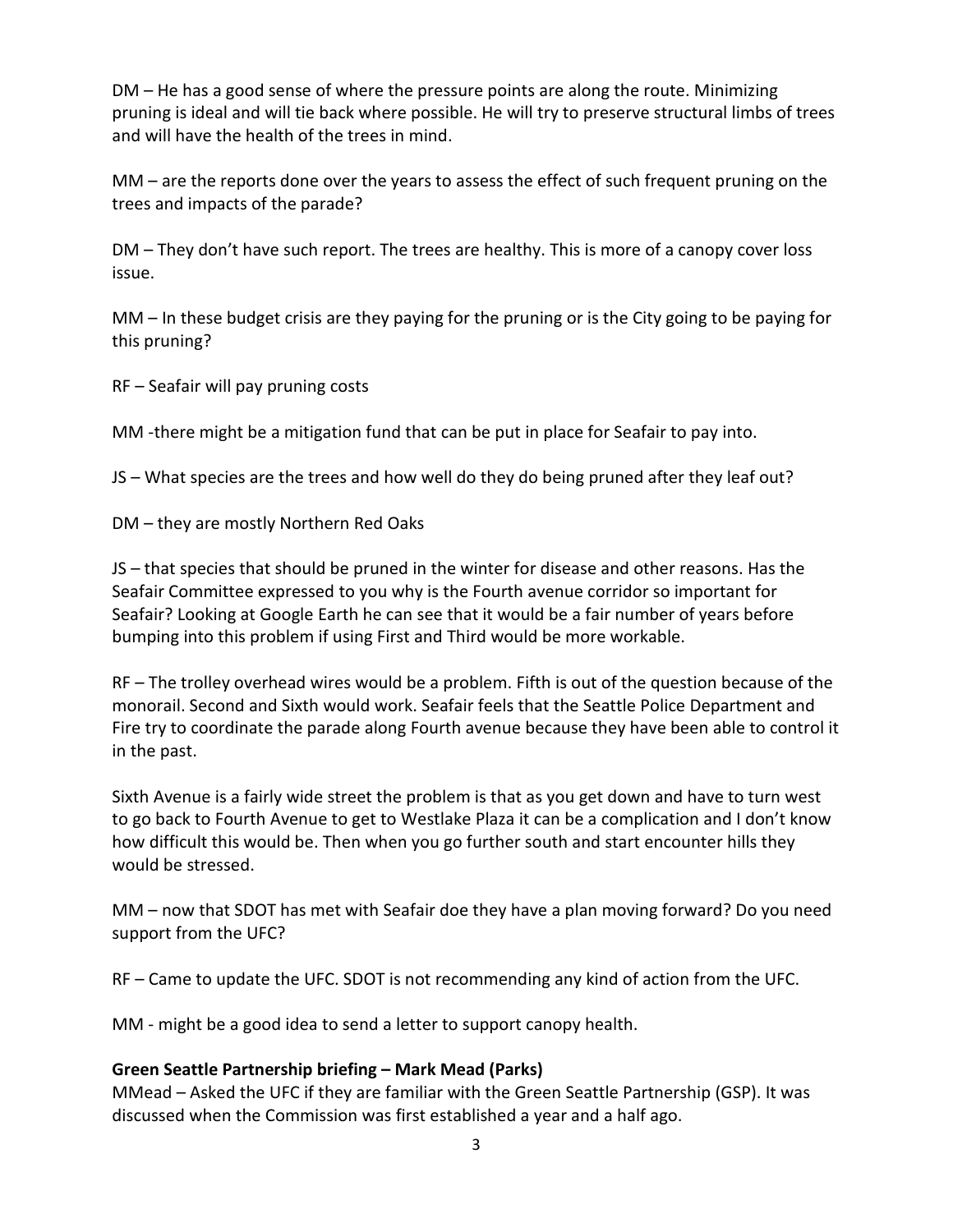GB – There are so many green… the Green Cities, the CLC and Green Seattle Partnership. Spend a moment of two explaining how the GSP fits in the scheme of all things.

MMead – one of the issues he was going to bring up with the program. GSP is a large umbrella organization focused on returning forested areas and parklands to a sustainable condition. This is a forest restoration effort. The partner is the Cascade Land Conservancy (CLC). CLC made a commitment to raise \$3 M in a capital campaign and they did.

CLC, as part of their regional agenda has replicated the program in other five cities. Regarding the project in Seattle, CLC is reaching the end of their \$3M commitment. 2012 is going to be a difficult year for them in terms of their involvement in the GSP. Parks is looking for a larger number of partners. Other groups involved in the GSP leverage the funding the City provides. There are a lot a shared resources. The GSP has 110 forest stewards, committed citizens that volunteer in Seattle parks. The GSP doesn't work in an area without having community support. As an example of the commitment many of the forest stewards have, one of them raised \$250K to restore the Jose Rizal green area. It was a crime prevention issue for that community.

The GSP has created a vertical learning model to train high school students in learning about caring for the urban forest. The high school students then go to middle schools and grade schools and train younger students building stewardship and sustainability. Students work on sites in their neighborhood in areas under restoration.

They are in the process of releasing a forest stewards on line mapping tool that will be able to provide reports of work being done in different areas of the city.

The GSP currently has 600 acres in restoration. The forest is in the process of being restored. This process can last from five to ten years.

There are two components for funding this work: one is the capital side, which includes restoration, planting and pulling out invasive species; the other is the gradual ability to sustain the work done.

Over the five years of life of the GSP they have been able to diversify funding (levy dollars, CIP dollars, donation, O&M dollars and CLC's campaign dollars). Over the life of the GSP we have received 500,000 hours in volunteerism and have planted 100,000 trees. The GSP is working on a three legged stool model: the Tree Resource, the Management Framework and the Community Framework.

They received the Community Catalyst Award last year for the work they've done with the vertical learning model.

A substantial number of funding dollars relies on a levy that is expiring in two years. REET funding has had lower revenues than projected.

MMead – Are there any questions?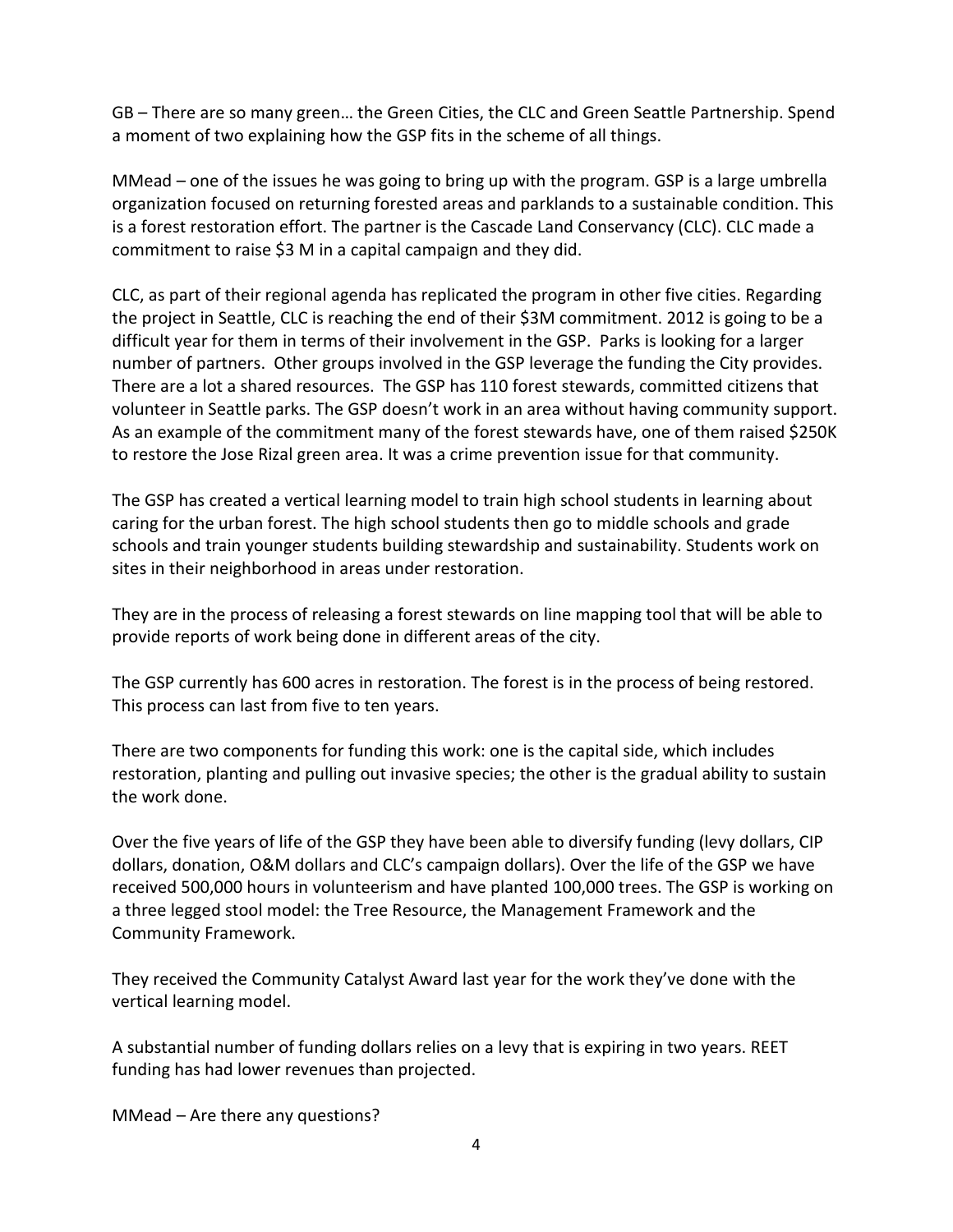MM – last year Parks put together a forum that talked about expanding into private yards and the right-of-way (ROW)

MMead – Parks is working with SDOT regarding work to be done in the unopened ROW. This is also being discussed by the Urban Forest Interdepartmental Team. Citizens are deeply vested in what's happening in their backyards. There is also the 'trails visioning plan'; they are working on putting more resources on trails and will be talking to communities and connecting to the pedestrian plan. Many trails go through forested areas. Parks won't have the resources to acquire lands they were planning to acquire. They will be working in the next couple of years to change the parameters for land acquisition so they consider more the habitat connectivity component. Can we acquire land and maintain it as the budget shrinks?

MM – what about the Tree Ambassadors program?

MMead – the CLC received funding from the US Forest Service. The GSP effort can't be built in isolation. The Tree Ambassadors (TA) program is open to Tree Stewards. Both the GSP and TA have the same tools for working on urban forestry to achieve sustainability. The way those tools are used will vary.

In order to hold volunteer events they have to advertise them so that unions know. This is related to right-to-work issues.

SPdB – the Tree Ambassador and GSP are complementary efforts

GB – he heard that 70% of trees in City parks are going to die in 25 years.

MMead – There have been different evaluations done over the years. The majority of our forests are big leaf Maple and they are not in the process of failing. A good example of this is Camp Long where 30% of the canopy in that area is gone. In the past the City allowed people to clear forest for their views. Significant issues in our forests: the majority of developed parks were planted 100 years ago when we built them. Most trees are reaching the end of their lives. For example, Magnolia Boulevard, the magnolias there are dying, Parks has re-planted four times and nothing has stuck. The main concern is that invasive species are taking over the understory and we don't have coniferous seed stock to re-seed it.

JS – Doesn't appear SDOT is investing in unopened ROW. What's preventing the GSP from taking in those areas?

MMead – Don't' have resources to do the work they'd like to do. SDOT controls what's going on in unopened ROW but doesn't own it. They need to work with the abutting property owners. SDOT needs to allow egress and ingress to properties.

**Briefing on Community Tree Planting and Education Programs Statement of Legislative Intent – Sandra Pinto de Bader (OSE)**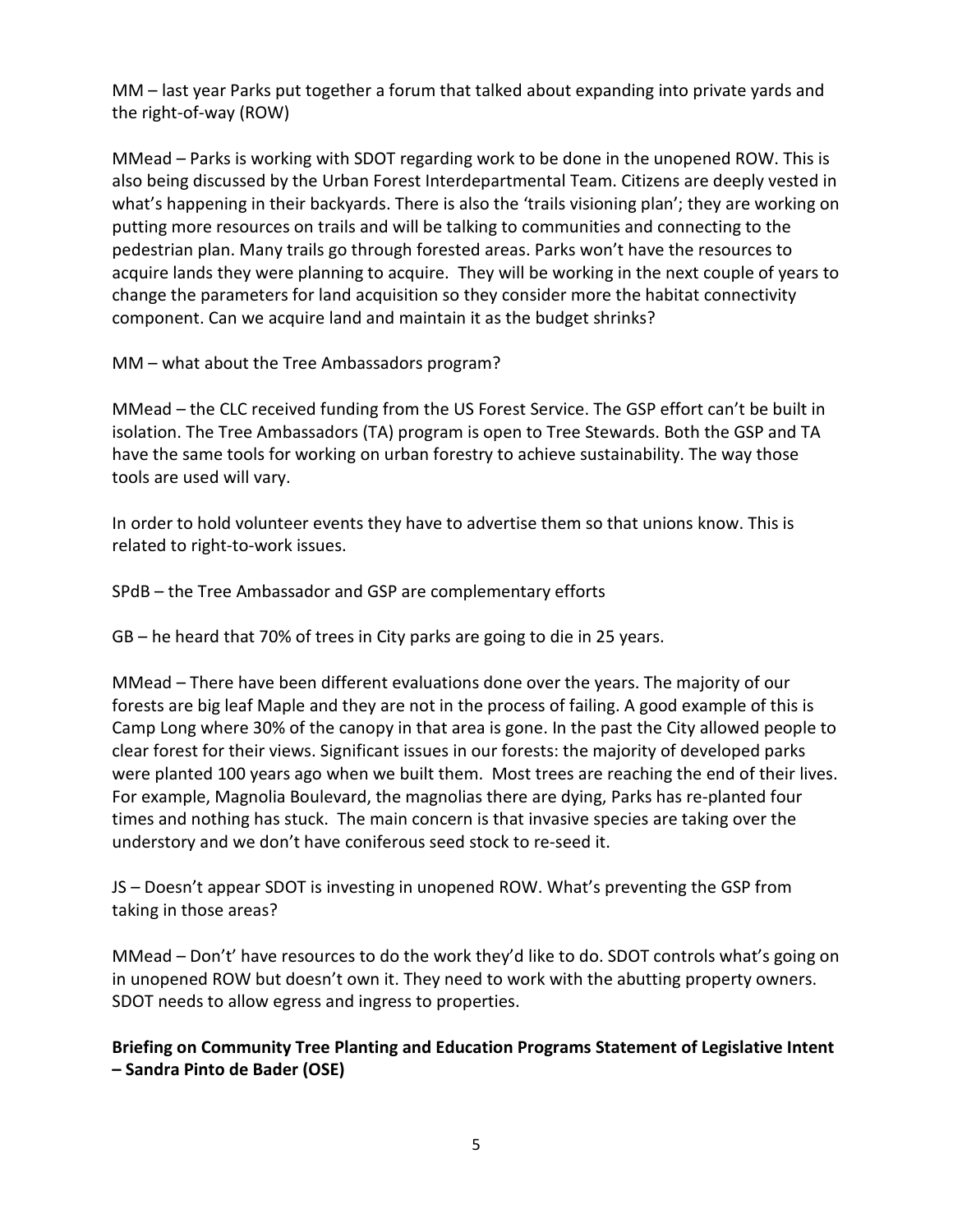SPdB - During the 2010 budget process, City Council developed a Statement of Legislative Intent (SLI) directing the Office of Sustainability and Environment (OSE) to provide a range of options for Council to consider regarding the administration of the City's tree planting and education programs that directly involve the public.

Convened and worked with an interdepartmental team (SLI IDT) of City staff from the City's Budget Office (CBO), the Department of Neighborhoods (DON), the Department of Parks and Recreation (Parks), Seattle City Light (SCL), the Seattle Department of Transportation (SDOT), and Seattle Public Utilities (SPU);

As part of the process in responding to this SLI, the SLI IDT analyzed departmental assets in order to gain a better understanding of their strengths and weaknesses. City departments with tree management responsibilities have differing competencies they have developed to deliver their work plans. The SLI IDT identified criteria that would contribute to a successful reLeaf program.

Departmental competencies and assets were analyzed using the following five criteria:

- 1. Is increasing canopy cover and urban forest health a primary focus aligned with the department's core mission? Can the department's mission be expanded to include working on private property?
- 2. Are there existing community-based programs and engagement/outreach mechanisms that can be leveraged?
- 3. Does the department have staff with the technical expertise to bring scientific rigor to the program (such as a certified arborist)?
- 4. Does the department have access to sustainable funding sources and related programs?
- 5. Does the department have the capacity to grow the program and to leverage existing assets?

The draft response to the SLI with OSE's recommendation is currently being reviewed by the City's Budget Office and the Mayor's Office. Once there is a draft that Sandra can share with the UFC she will bring it to the Commission.

#### **Shoreline Master Plan recommendation - vote**

There was no quorum to vote on this item. It was moved to the May 4 meeting.

#### **Public Comment**

Michael Oxman – shared a document with performance metrics to be considered for the Urban Forest Management Plan:

#### *Performance metrics for Urban Forest Management Plan.*

1) UFMP needs qualitative assessment added to location data.

2) Use the same unit of measurement to both express goals and track progress. Correlate trunk diameter of individual stem count vs. the canopy cover area by factoring drip line width of typical individuals of each species.

3) Use increase in tree size or improved condition as a result of pruning to calculate increase in value of benefits.

- 4) Separate work reports into 3 goals of Establishment, Clearance, and Comprehensive pruning.
- 5) Establishment pruning tracked as part of planting budget for 10 years.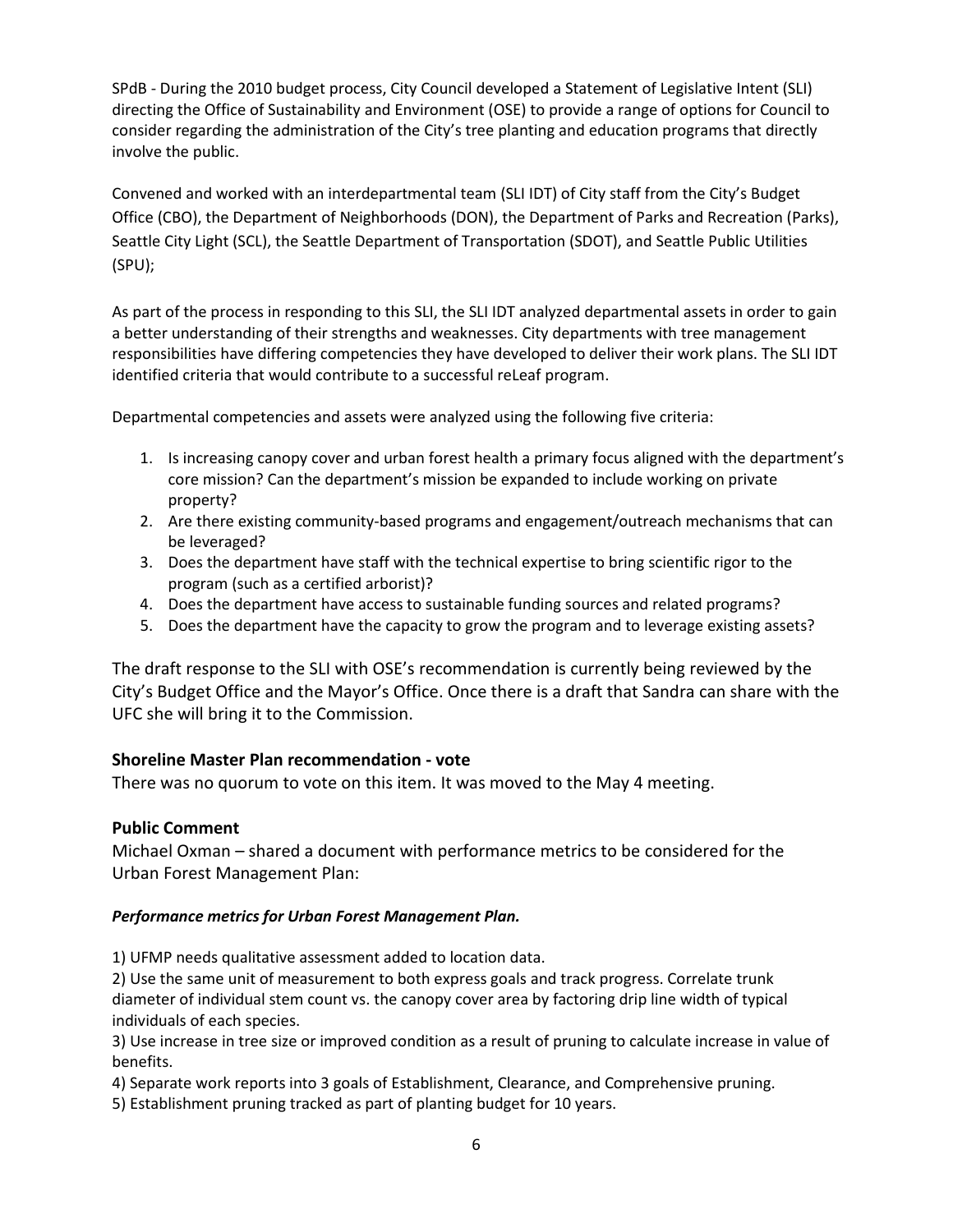6) Create a work order record of number of years of life expectancy added by pruning.

7) Post public notice on website in advance of proposed tree removals with trunk diameter & canopy spread.

8) Rate condition of trees to be pruned, well as trees to be removed.

9) Involve Urban Forestry Commission in setting canopy cover goals for each Management Unit in UFMP.

10) Make a map available with tree Removal & Planting sites.

11) Use work order to update tree inventory & tie into statewide standard.

12) Assess risk as part of tree inventory.

## Steve Zemke:

UFC is making a mistake by stepping back from developing an ordinance. Until we get to no net loss it's hard to talk about canopy increase. What numbers are we really looking at? Need to have complete numbers. The parks natural areas mentions no numbers. Write a letter to DPD on lost and gain of trees by development activity. Incomplete table in the progress report without this data. Incomplete figures don't help with good planning. Put in place a permit system. More details included in document below.

## John Dixon:

He cornered the Mayor at a community center and talked about DPD's ordinance and found out that he had the same speaking points that Brennon does. He has not been briefed by the UFC and they need to do it.

John Small:

Talked about a press release that talked about a power outage caused by a tree branch. Full press release is below.

MM – it would be nice to know more details. What company was doing tree work when branch fell? Was there a permit issued?

GB- this ties in with the conversation the UFC had about the tree ordinance and health and welfare. Shouldn't an ordinance cover the City's fracture responsibility over trees? This creates trouble. It's important to emphasize OSE's coordinating function on urban forest issues. Include in the UFMP update.

MM – This is a budget challenge. The SDOT Street Tree Ordinance has been in the works for ten years.

GB – SDOT has an online permit.

JS – the message is very garbled. Citizens don't understand the complexities of the urban forest world in the City.

MM – is it a mistake to have a separate Street Tree Ordinance?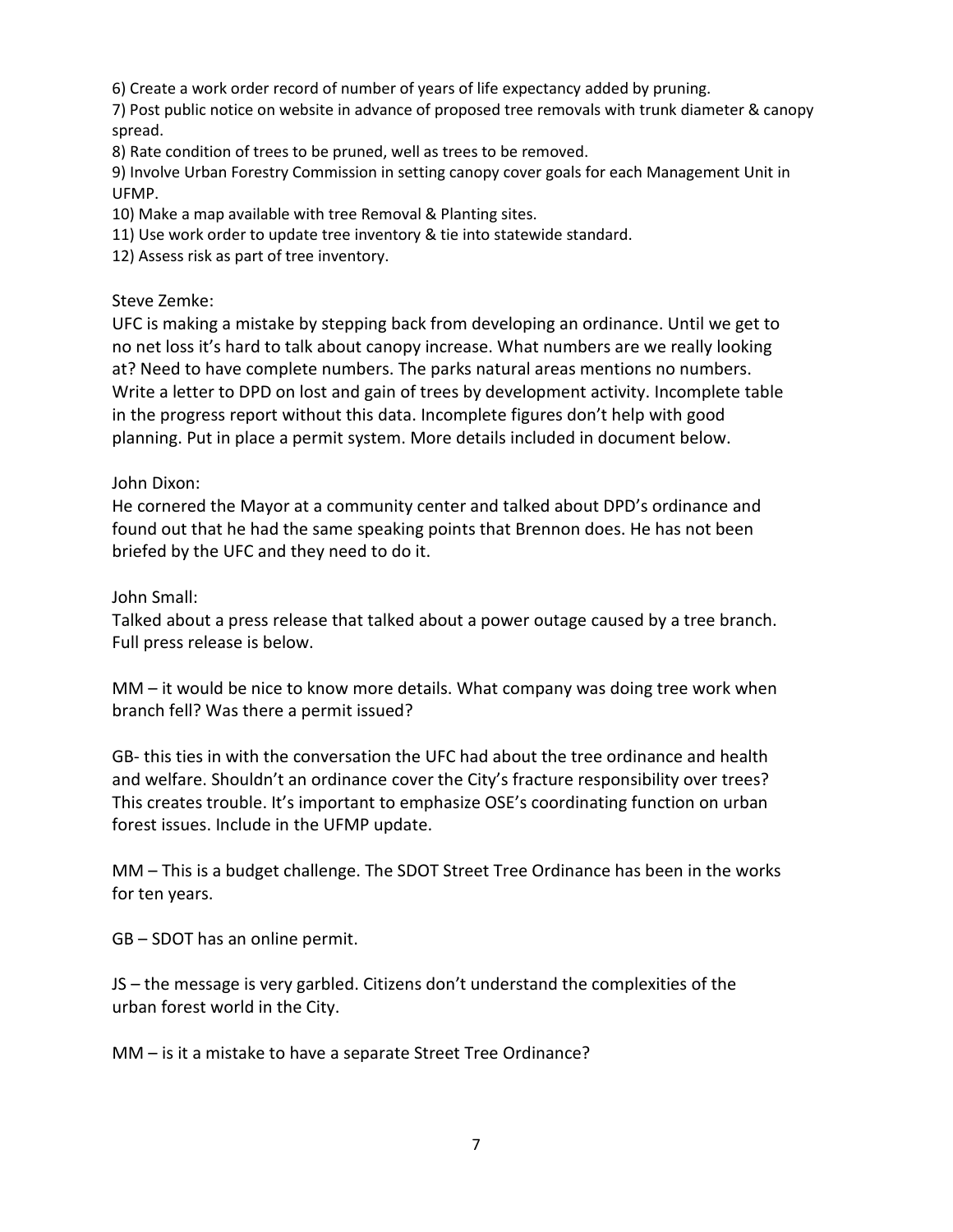JS – it's the difference between public and private land. Should follow the same framework. Can't manage the urban forest without being able to measure what we are looking.

## **Next Month Agenda Items**

MM – will work with Sandra to put together an agenda for May 4.

## **Adjourn**

#### **Community input:**

Steve Zemke Comments to Seattle Urban Forestry Commission

April 13, 2011

These comments are to follow up on oral comments given at the last Urban Forestry Commission meeting.

Save the Trees –Seattle expressed concern that the Seattle Urban Forest Management Plan 2010 Progress Report was incomplete. In particular where reports were given regarding tree removals and planting and net gain or loss several Departments were conspicuously missing that are on the IDT for urban forestry. These include Seattle Public Utilities, Fleets and Facilities and the most glaring omission being the Department of Planning and Development.

In its planning and permit process for building and development applications, the DPD should be keeping a record of trees being removed and trees being planted. This is a glaring omission and should be rectified. DPD should be recording trees removed as to species, size (small, medium and large) and canopy cover as well as recording trees being planted as to species and size.

The current situation gives no record of trees lost or gained or canopy lost, either two dimensional or 3 dimensional. This needs to be corrected if we hope to keep track of whether we are gaining or losing canopy citywide. This is why we need to expand the current permit system administered by SDOT. Also there is a permit system in place at DPD for removing exceptional trees in critical areas. Why was there . Regarding our urging the UFC to adopt a position supporting no net loss of canopy, I noted that this is actually the City's current position in Seattle Comprehensive Plan. How can you work to increase canopy coverage if you don't even accept that you have to have no net loss before you can increase canopy? And lastly I noted concern over varying figures used in the 2007 UFM Plan and the 2010 UFMP five year implementation strategy. Admittedly different canopy evaluations were used but

The 2007 UFMP says 18% canopy cover equals 1,377,500 trees and that 649,000 trees were needed to reach a 30% canopy coverage. Planting about 20,000 trees a year for 30 years would give about 2,000,000 trees for 30% coverage.

Using different canopy calculations the 2010 strategy plan says that a 30% canopy goal now equals 1,298,594 trees. The city says the current city canopy is 22.9% and we would need 306,813 trees planted to get to 30% canopy coverage. This would require planting about 10,000 trees a year. The Seattle Comprehensive Plan calls for increasing canopy 1% a year. The question is whether this is 1% of what they say the current figure is at 1,000,000 trees or going from 22.9 to 23.9% in one year. If you accept the increase as 1% of the current trees or 10,000 trees per year, this fits with the 10,000 tree goal in the 2010 UFMP five year implementation strategy.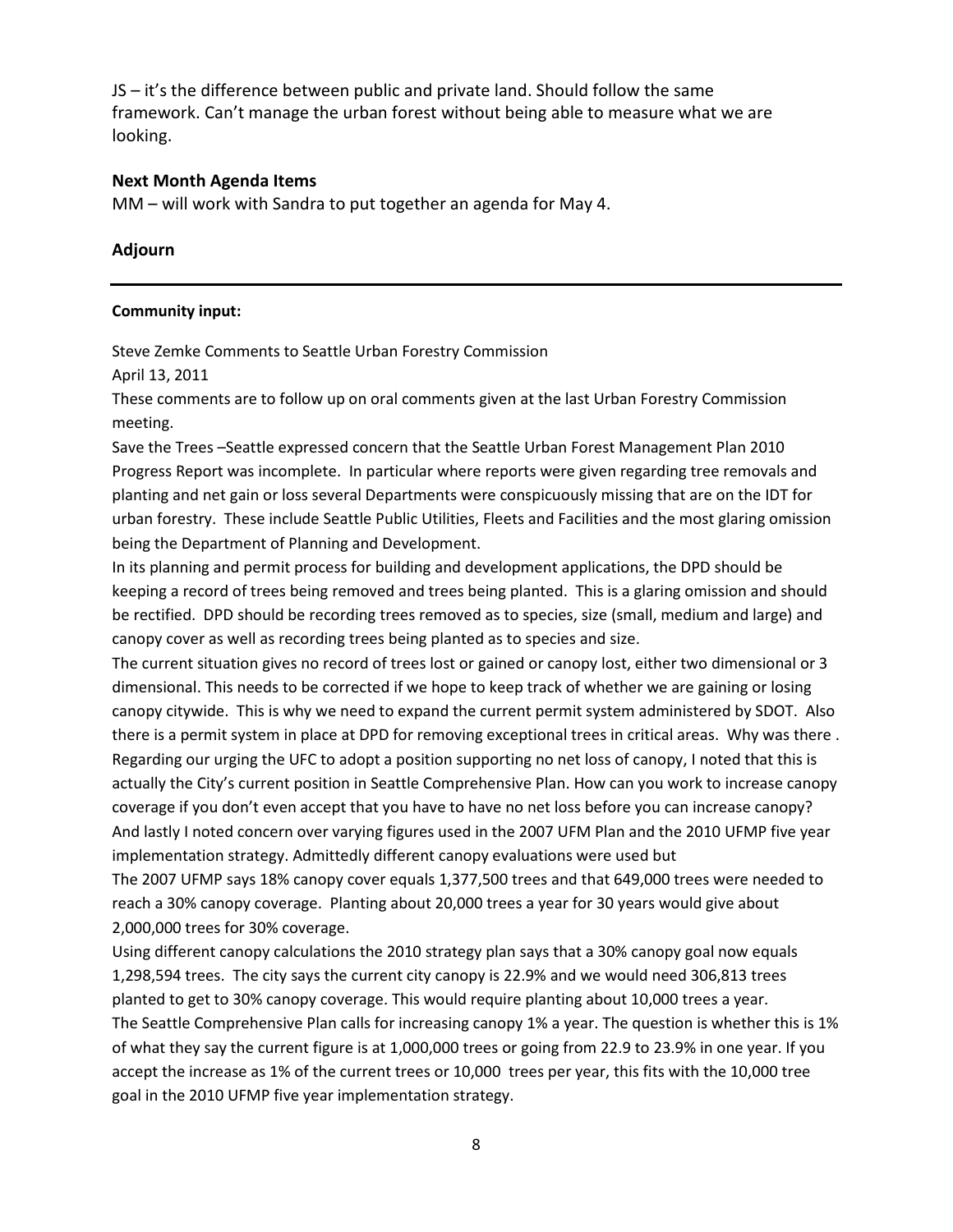But the real question here is the discrepancy in figures for the number of trees we have presently and what a 30% goal equals. Is a 30% canopy cover equal to 1,277,500 + 649,000 = 2,022,500 trees or is it 1,298,594 trees. This is not a trivial question. That is why cities frequently complete an inventory before they make decisions on tree numbers and canopy cover.

Measuring canopy 2 dimensionally gives you a canopy value but the more significant number would be canopy volume. And without on the ground tabulation it does not give you an accurate number of actual trees.

Steve Zemke Chair – Save the Trees-Seattle

\_\_\_\_\_\_\_\_\_\_\_\_\_\_\_\_\_\_\_\_\_\_\_

 $4-13-11$ <br> $Vichael$ <br> $Oxman$ 

# Performance metrics for Urban Forest Management Plan.

1). UFMP needs qualitative assessment added to location data.

2). Use the same unit of measurement to both express goals and track progress. Correlate trunk diameter of individual stem count vs. the canopy cover area by factoring dripline width of typical individuals of each species.

3). Use increase in tree size or improved condition as a result of pruning to calculate increase in value of benefits.

4). Separate work reports into 3 goals of Establishment, Clearance, and Comprehensive pruning.

5). Establishment pruning tracked as part of planting budget for 10 years.

6). Create a work order record of number of years of life expectancy added by pruning.

7). Post public notice on website in advance of proposed tree removals with trunk diameter & canopy spread.

8). Rate condition of trees to be pruned, well as trees to be removed.

9). Involve Urban Forestry Commission in setting canopy cover goals for each Management Unit in UFMP.

10). Make a map available with tree Removal & Planting sites.

11). Use work order to update tree inventory & tie into statewide standard.

12). Assess risk as part of tree inventory.